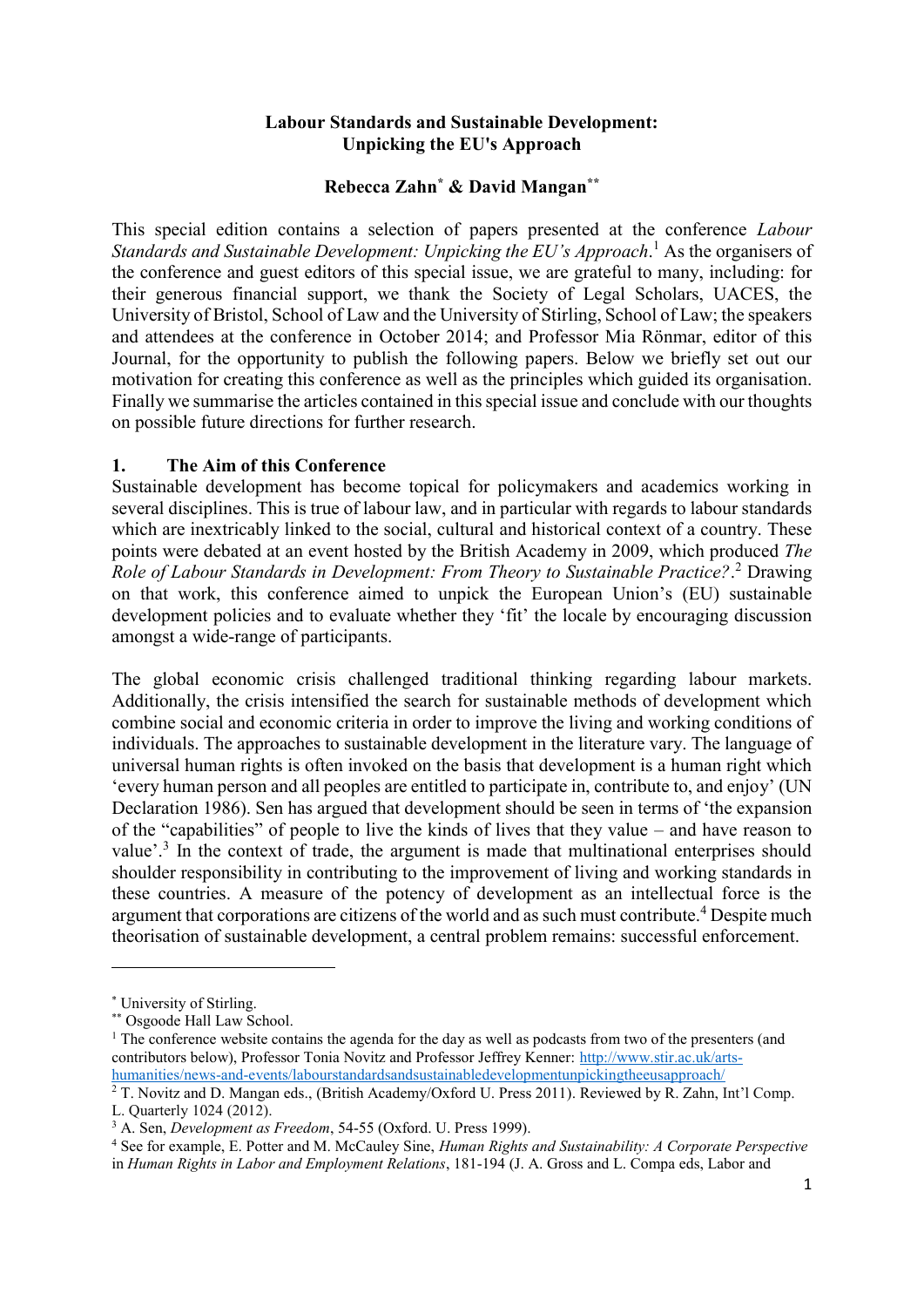Consideration turns to whether sustainable development 'fits' the locale. Theories behind the 'fit' of sustainable development have been expounded in different contexts and focus on different themes (labour rights, etc). However, much of the debate surrounding the 'fit' of sustainable development policies has remained on a theoretical level. The contributions in this edition speak to this area of scholarship by using academic theories as a framework within which to consider practical perspectives on the topic. Particular emphasis is placed on the use of labour standards in achieving sustainable development. Such an approach is especially valuable in the context of the EU as the European Treaties oblige it to respect labour standards internally (Art. 3 TEU) but also, since the Treaty of Lisbon, to pursue 'sustainable economic, social and environmental development of developing countries, with the primary aim of eradicating poverty' (Art. 21 TEU). From the outside, the EU is 'perceived as a normative power in social issues and an attractive partner, owing to the unique combination of economic dynamism with a social model.<sup>5</sup> In this, it has the unique potential to successfully encourage sustainable development through labour standards amongst its twenty-eight member states as well as through a wide range of trade agreements.

The EU's commitment to promoting labour standards externally can be traced back to the early 1990s when the European Commission began to push for a social dimension to its external relations. In particular, the EU and its Member States focussed their attention on the promotion of 'the most fundamental standards linked with respect for human rights: abolition of slavery, forced labour and child labour, freedom to organise, and, the right to collective bargaining.<sup>56</sup> Initial attempts at ensuring observance of these core labour standards concentrated on a hard law approach by advocating for the introduction of social clauses into trade policy in order to encourage respect for core labour standards by rewarding those countries that adhered to them. Driven by the establishment of the World Trade Organisation in 1994, numerous European governments, particularly France and Belgium, were in favour of linking labour standards with trade rules through the introduction of a social clause in the WTO rules. This was supported by the European Parliament and the Commission. The Trade Commissioner at the time, Sir Leon Brittan, opined that:

this issue is a legitimate global concern, and cannot be taboo among participants in the world economy. […] The WTO must address problems such as child exploitation, forced labour or the denial to workers of free speech or free association. There must of course be fully adequate safeguards against unilateralism or protectionist abuse and developing countries must be able to benefit from their natural advantages, to exercise their right to economic development and to maintain domestic policies appropriate to their level of development.<sup>7</sup>

However, Germany and the UK along with other Member States opposed any type of social clause, arguing that the WTO is a 'trade organisation, not a social organisation'<sup>8</sup>. As a result, Member States could not agree on adopting a common position in response to a communication issued by the European Commission on 'the trading system and internationally recognised

Employment Relations Association 2009).

<sup>5</sup> W.Eichhorst, M. Kendzia, J.B. Knudsen and D. Wahl-Brink, *External Dimension of EU Social Policy*, (IZA Research Report No. 26 2010).

<sup>6</sup> J. Orbie and L. Tortell, 'From the social clause to the social dimension of globalisation' in (, *The European Union and the Social Dimension of Globalisation* (J. Orbie and L. Tortell eds., Routledge 2009), 6.

<sup>7</sup> Sir Leon Brittan, 'Statement at the Trade Negotiations Committee Meeting at Ministerial Level', Marrakesh, 12 April 1994.

<sup>8</sup> Quote from UK Minister of Trade Ian Lang, House of Commons Hansard Debates, 6 December 1996.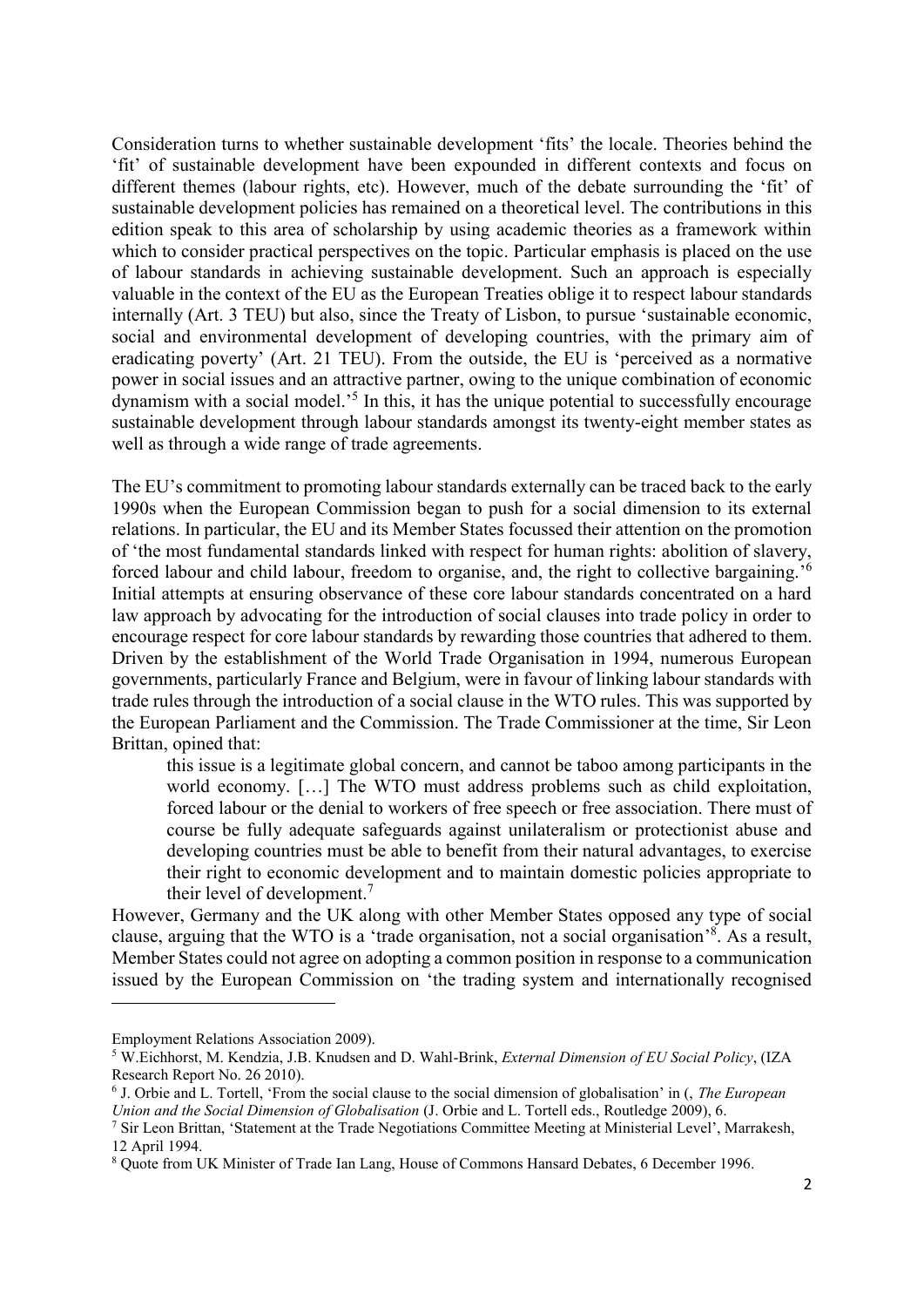labour standards<sup>39</sup> in the run up to the WTO's first Ministerial Conference held in Singapore in December 1996. A social clause was not adopted at this conference, the compromise instead being support for and recognition of the International Labour Organisation's (ILO) role in promoting core labour standards<sup>10</sup>. Although consensus was not reached on the issue of a social clause in the WTO context, the EU took the decision by a qualified majority vote in the Council to introduce labour standards conditionality into its trade regime.<sup>11</sup>

Since the early 2000s, the EU has moved away from its preference for hard law mechanisms and has increasingly turned to soft law instruments in order to promote a social dimension of globalisation. At the same time, there has also been a shift in focus from the core labour standards mentioned above to broader social and development-related objectives.<sup>12</sup> As Orbie and Tortell pointed out:

From 2001, Europe's discourse and initiatives have changed significantly, with an increased emphasis on soft and development-related instruments and a broader definition of 'social' objectives. The European globalisation debate is no longer framed in terms of fair competition, but is more explicitly embedded in Europe's social and development discourse.<sup>13</sup>

Thus, in a communication on "Promoting core labour standards and improving social governance in the context of globalisation"<sup>14</sup>, the European Commission indicated that it would not only focus on core labour standards but also on general issues of social governance. Thus, the EU has been active in "Promoting a European Framework for Corporate Social Responsibility<sup>"15</sup> by introducing voluntary ways such as social reporting in which Multinational Enterprises' compliance with labour standards can be monitored. Following this policy shift, the European Commission has also played an active role in the ILO's World Commission on the Social Dimension of Globalisation and stressed the exemplary character of the European Social Model and the OMC for international social governance.<sup>16</sup> In 2004, the Commission signed a Memorandum of Understanding with the ILO aimed at enhancing cooperation at all levels in order to make 'the greatest possible contribution to strengthening the social dimension of development cooperation.<sup>17</sup> The Memorandum has led to EU cofunding of ILO initiatives and ILO involvement in the implementation of EU co-operation

<sup>9</sup> European Commission, 'The trading system and internationally recognised labour standards' COM(1996)402 quoted in J. Orbie and L. Tortell, 'From the social clause to the social dimension of globalisation' in *The European Union and the Social Dimension of Globalisation* (J. Orbie and L. Tortell eds., Routledge 2009), 6 – 7.

<sup>10</sup> V. Leary, 'The WTO and the Social Clause: Post-Singapore' (1997) 1 *Eur. J. Int'l. Law* 118, 119.

<sup>11</sup> J. Orbie and L. Tortell, 'From the social clause to the social dimension of globalisation' in *The European Union and the Social Dimension of Globalisation* (J. Orbie & L. Tortell eds., Routledge 2009), 7.

<sup>12</sup> J. Orbie and O. Barbarinde, 'The social dimension of globalisation and European Union development policy: promoting core labour standards and corporate social responsibility' (2008) 30 *Journal of European Integration* 459.

<sup>13</sup> J. Orbie and L. Tortell, 'From the social clause to the social dimension of globalisation' in *The European Union and the Social Dimension of Globalisation* (J. Orbie & L. Tortell eds., Routledge 2009), 8. <sup>14</sup> COM(2001)416.

<sup>15</sup> COM(2001)366.

<sup>16</sup> J. Orbie and L. Tortell, 'From the social clause to the social dimension of globalisation' in *The European Union and the Social Dimension of Globalisation* (J. Orbie & L. Tortell eds., Routledge 2009), 8.

<sup>&</sup>lt;sup>17</sup> European Commission and International Labour Organisation, 'Memorandum of understanding concerning the establishment of a strategic partnership between the ILO and the Commission of the European Communities in the field of development', 2004, 1.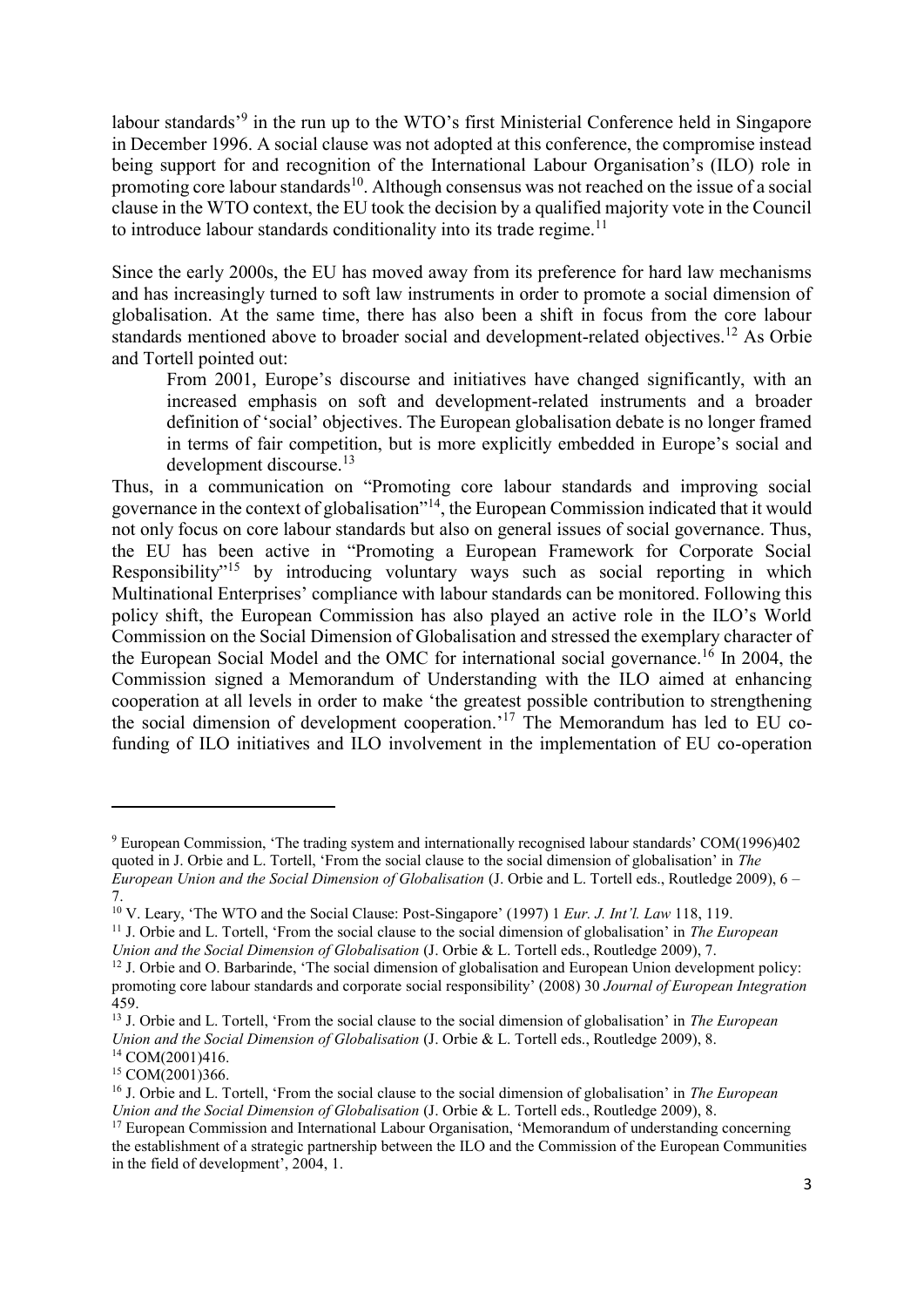programmes and projects.<sup>18</sup> As Orbie and Tortell argued, 'the Commission's normative and development-oriented role in the ILO is less contested by EU member states than hard law activities related to labour standards conventions.' 19

More recently, the Commission has published a communication on 'Decent Work for All'<sup>20</sup> where it outlined plans to address the issues of decent work in political discussion and cooperation in terms of bilateral and regional relations. It has also committed itself to promoting corporate social responsibility externally through trade incentives, development agreements and cooperation with the ILO and has formed a European Alliance for corporate social responsibility with the business community. The EU's approach to corporate social responsibility has been described as 'holistic' because it 'includes principles on human rights, labour standards and the environment, unlike other international initiatives which tend to include only one dimension of corporate responsibility, such as environmental issues.<sup>21</sup> It is not however clear to what extent the EU's commitment to promoting labour standards internally and externally is first, appropriate to their locale and, second, implemented in practice.

In differing ways, the contributors evaluate the EU's internal and external sustainable development policies, thereby contributing to an enhanced understanding of the potential for sustainable development within and outwith the European Union.

# **2. The Contributions**

This one-day conference brought together speakers from different academic disciplines, the European Parliament, the International Trade Union Confederation (ITUC) and civil society organisations to consider the role of the European Union in the promotion of successful sustainable development in the sphere of labour standards through its external actions. The contributions in this edition include the following.

With her keynote address entitled *The Paradigm of Sustainability in a European Context – Collective Engagement in Protection of Future Interests?*, Tonia Novitz established a compelling background for the ensuing presentations. While the treatment by the EU of sustainable development, whether concerning economic, social or environmental protection (or some combination of the three) is normally viewed in the context of EU external relations, its competence to act in the social sphere is limited. The main point of reference to determine the nature of EU competence is the Court of Justice of the EU's Opinion 2/91 on the division of competences between the European Community and the Member States to conclude an ILO Convention on Chemicals at Work. In its Opinion the Court first reiterated a previous opinion<sup>22</sup>

1

<sup>18</sup> J. Orbie and L. Tortell, 'From the social clause to the social dimension of globalisation' in *The European Union and the Social Dimension of Globalisation* (J. Orbie & L. Tortell eds., Routledge 2009) 9. Examples of activities include an EU-ILO action programme to facilitate access into primary education of children released from child labour within the framework of the ILO's International Programme on the Elimination of Child Labour or the mainstreaming of decent work objectives in the EU's development programmes.

<sup>19</sup> J. Orbie and L. Tortell, 'From the social clause to the social dimension of globalisation' in *The European Union and the Social Dimension of Globalisation* (J. Orbie & L. Tortell eds., Routledge 2009), 9. <sup>20</sup> COM(2006)249

<sup>21</sup> A. Gatto, 'Corporate Social Responsibility in the External Relations of the EU' (2005) 24 *Yearbook of European Law* 423, 435.

 $22$  Opinion 1/76.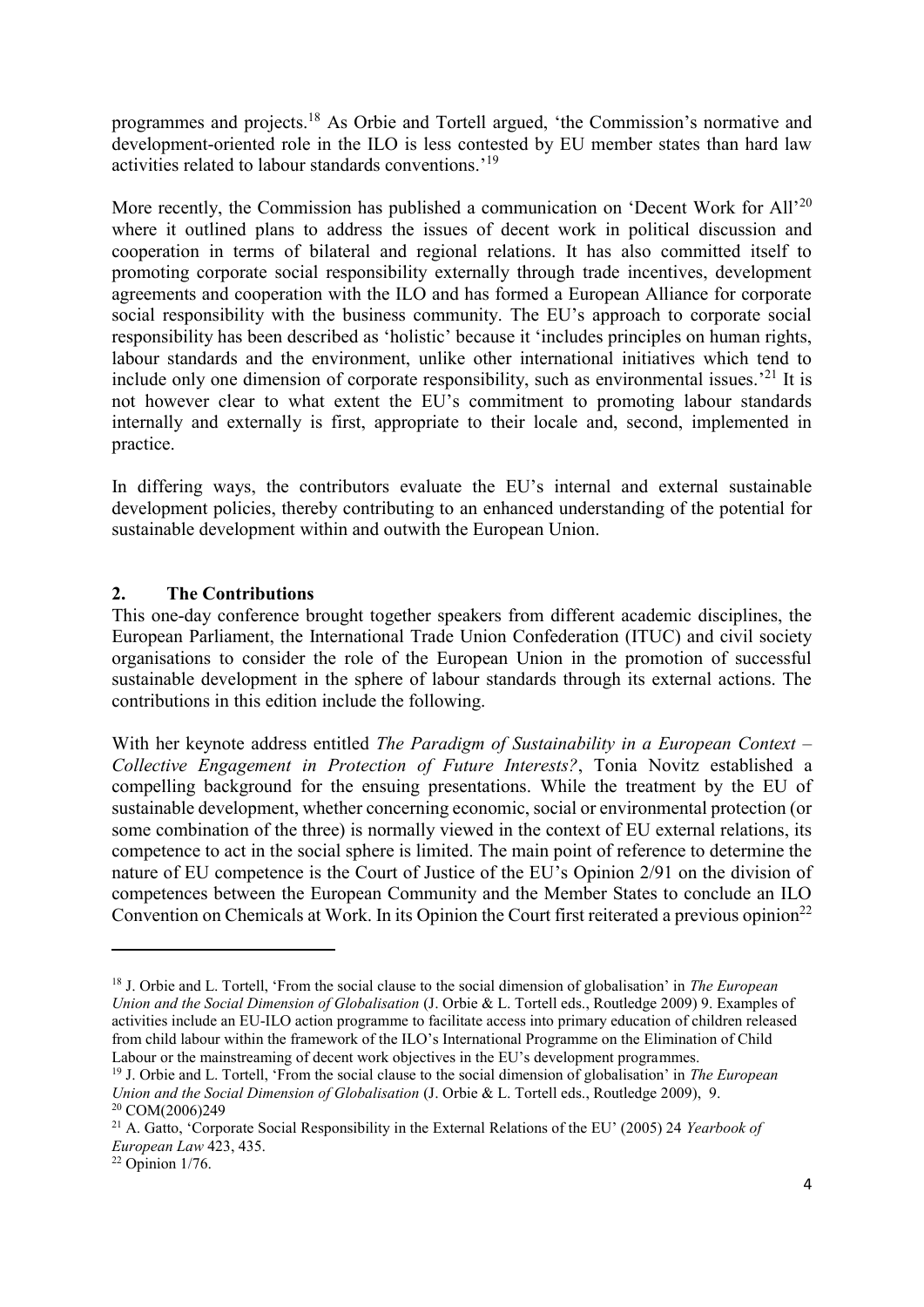where it stated that 'whenever Community law created for the institutions of the Community powers within its internal system for the purpose of attaining a specific objective, the Community had authority to enter into the international commitments necessary for the attainment of that objective even in the absence of an express provision in that connection.<sup>23</sup> Based on this reasoning, the Court ruled that external Community competence is exclusive in areas where the Community has already adopted harmonising legislation. However, the Court went on to clarify that the nature of Community competence also depends on the scope of the measures in question. Thus, whenever the EU sets minimum labour standards, as is the case most of the time, the Community and Member States share external competence. This effectively limits the competence of the EU to those areas in which it can act internally, thereby excluding most collective labour rights and competence in respect of setting wage standards, both of which could be of particular importance when working towards a social side to globalisation. Cooperation with Member States in external social policy also deprives the EU of the ability to act with one voice and diverging interests between Member States and the EU institutions have the potential to hamper the development of an effective and coherent external social policy. Thus, in order to understand the EU's scope for action externally, one must begin with its potential for developing an internal commitment to sustainability in the sphere of labour standards. Tonia Novitz argued that sustainable economic, social and environmental solutions, which are of course likely to be entangled in a variety of ways, require broad-based participatory processes in order to be achieved and, of course, to be durable. In the context of work, it seems likely that collective bargaining through trade unions offers one of the best prospects of such engagement and dialogue. Trade unions offer workers a voice independent from their employers and are still the largest NGOs across Europe. And yet, in order for trade unions to fully engage in policy-making on matters of 'sustainability', they must have the legal capacity to do so. In other words, they must be allowed to address and bargain over social policy for the future. Her article investigated how the capacity of trade unions to address sustainability has been obstructed by facets of EU law and the application of the European Convention on Human Rights within the Council of Europe. She argued that trade unions are deprived of the legal means to address future interests vital to their relevance but concludes that the European Commission's proposals for Europe 2020 offer hope for a future policy shift and enhanced institutional support for participation by trade unions.

The subsequent contributions then turn to the external dimension of the EU's commitment to promoting labour standards. The title of Lore van den Putte and Jan Orbie's contribution, *The Surprising Rise of Labour Provisions in EU Bilateral Trade Agreements*, expressed both the article's objective as well as the authors' sentiment on the topic: labour provisions in EU bilateral trade agreements have widened and deepened over the past decade despite the coming into power of centre-right governments in the mid-2000s and a stronger liberalization agenda since 2006. In explaining 'this rather remarkable evolution', the authors discerned that 'social trade has become an unobjectionable norm within the EU.' They warned, however, of the possible consequences for labour provisions of equating labour and environmental provisions under the sustainable development umbrella.

While Van den Putte and Orbie adopted a theoretical approach to examining the EU's incorporation of labour provisions in the EU's trade agreements, Jeffrey Vogt, Legal Advisor for the International Trade Union Confederation, provided a practical insight into their

<sup>23</sup> At para. 7.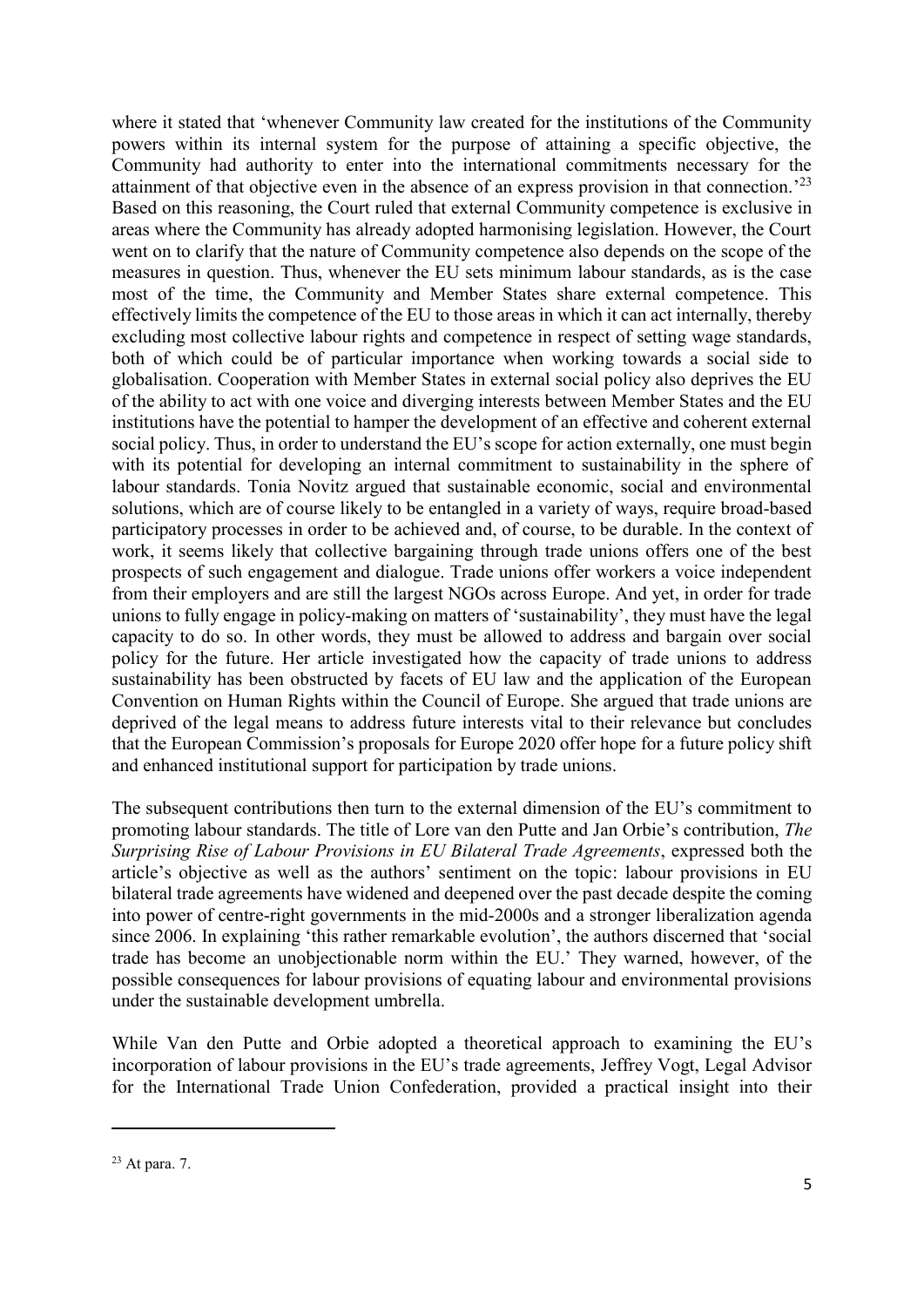effectiveness. His contribution reviewed the development of the labour obligations in recent EU trade agreements to identify the structural flaws that weaken the effectiveness of these instruments – most particularly the absence of any mechanism to arbitrate disputes over labour rights obligations or the possibility of fines or sanctions in the case of a breach of those rights. As the EU provides generous market access under the Generalised System of Preferences (GSP) arrangement, he contended that egregious labour rights violators continue to benefit from these preferences. Moreover, GSP+ has been granted to countries where abundant evidence has indicated serious violations of the ratified ILO conventions prior to being granted the trade preferences. A common problem with all such arrangements has been the political, rather than legal, nature of the enforcement regimes. In all cases, decisions whether to enforce have been complicated by foreign policy considerations, as well as commercial impacts on importers. As such, these tools are used only reluctantly and after lengthy campaigns to pressure governments to act.

A second insight from practice was provided by Karin Ulmer of APRODEV. She contended that the EU is choosing to define and defend the development and trade nexus within the trade liberalisation paradigm. While this could boost the stance of social clauses or human rights provisions, Ulmer argued that the EU restrains itself from using its direct power on matters relating to social, environmental and human rights, thereby resulting in subservient and toothless development objectives.

Finally, Judy Fudge's *Migration and Sustainable Development in the EU: A Case Study of the Seasonal Workers Directive* offered a noteworthy and topical discussion. While most of the focus regarding the EU's development agenda has been on trade (as attested to by contributors herein), there has been an explicit linkage between migration and development objectives. In 2011, the European Commission launched the Global Approach to Migration and Mobility (GAMM), which lists 'maximizing the development impact of migration and mobility' as one of its four pillars. A distinctive feature of the GAMM's approach is that migrants are placed at the centre and their human rights are to be mainstreamed throughout the migration cycle. Assessing this aim, Fudge asked the prescient questions: 'To what extent is the GAMM's commitment to migrants rights being put into practice? How does the GAMM's emphasis on migrant's rights impact upon development?'

#### **3. Conclusions**

1

This project engaged with the European Union's approach to labour standards and sustainable development for two reasons: first, the remarkable number of negotiations (and agreements) being conducted simultaneously; and second, the tremendous social possibilities therein. The EU has great potential to realise distributional benefits through its trade agreements. The contributors to this collection individually evidenced the inclusion of labour standards clauses as well as the absence of enforcement mechanisms. This halfway point towards achieving social goals remains unsatisfactory. (Perhaps a reason for this half measure is the irony of neoliberalism's need for a strong state in order to effect these economic goals.<sup>24</sup>) The papers in this collection critically evaluated recent events and those in-progress to offer enhanced means by which social goals (obligations under EU Treaties) may be achieved within the (now dominant) trade agreement paradigm.

<sup>24</sup> D. Harvey, *Neoliberalism: A Brief History* (Oxford U. Press 2007), 117.